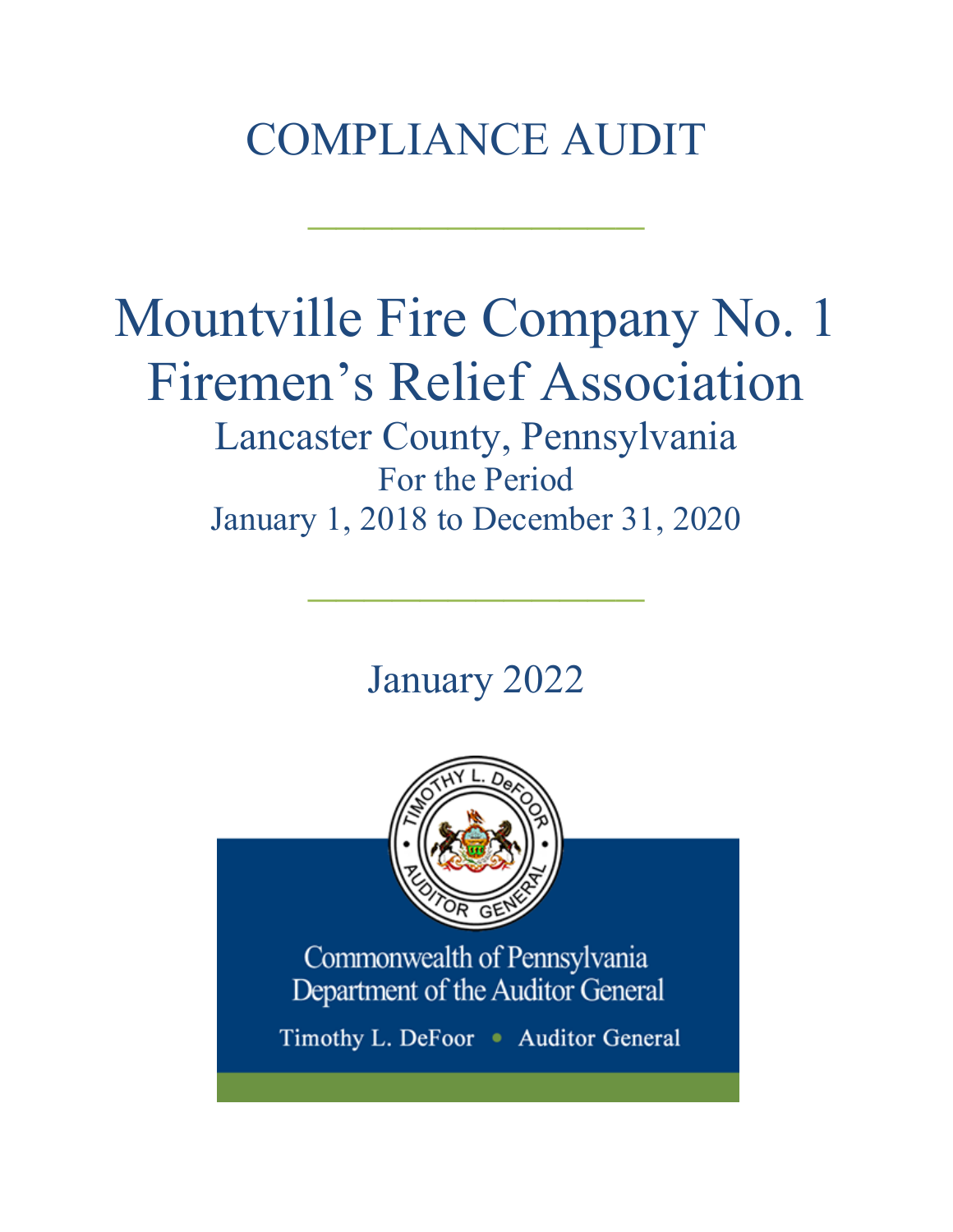

**Commonwealth of Pennsylvania Department of the Auditor General** Harrisburg, PA 17120-0018 Facebook: Pennsylvania Auditor General Twitter: @PAAuditorGen www.PaAuditor.gov

TIMOTHY L. DEFOOR **AUDITOR GENERAL** 

Mr. Paul M. Rossi, President Mountville Fire Company No. 1 Firemen's Relief Association Lancaster County

We have conducted a compliance audit of the Mountville Fire Company No. 1 Firemen's Relief Association (relief association) for the period January 1, 2018 to December 31, 2020. The audit was conducted pursuant to authority derived from Article VIII, Section 10 of the Constitution of the Commonwealth of Pennsylvania; Section 403 of The Fiscal Code, 72 P.S. § 403; and the Volunteer Firefighters' Relief Association Act, 35 Pa.C.S. § 7411 *et seq.* ("VFRA Act"), as most recently amended by Act 91 of 2020.

The objectives of the audit were:

- 1. To determine if the relief association took appropriate corrective action to address the findings contained in our prior audit report.
- 2. To determine if the relief association complied with applicable state laws, contracts, bylaws, and administrative procedures as they relate to the receipt of state aid and the expenditure of relief association funds.

Our audit was limited to the areas related to the objectives identified above and was not, nor was it required to be, conducted in accordance with Government Auditing Standards issued by the Comptroller General of the United States.

Relief association officers are responsible for establishing and maintaining effective internal controls to provide reasonable assurance that the relief association's administration of state aid and accumulated relief funds complies with applicable state laws, contracts, bylaws, and administrative procedures, including the safeguarding of assets. Relief association officers are responsible for complying with applicable state laws, contracts, bylaws, and administrative procedures. It is our responsibility to perform procedures to obtain sufficient, appropriate evidence to the extent necessary to satisfy the audit objectives. We believe that our audit provides a reasonable basis for our conclusions.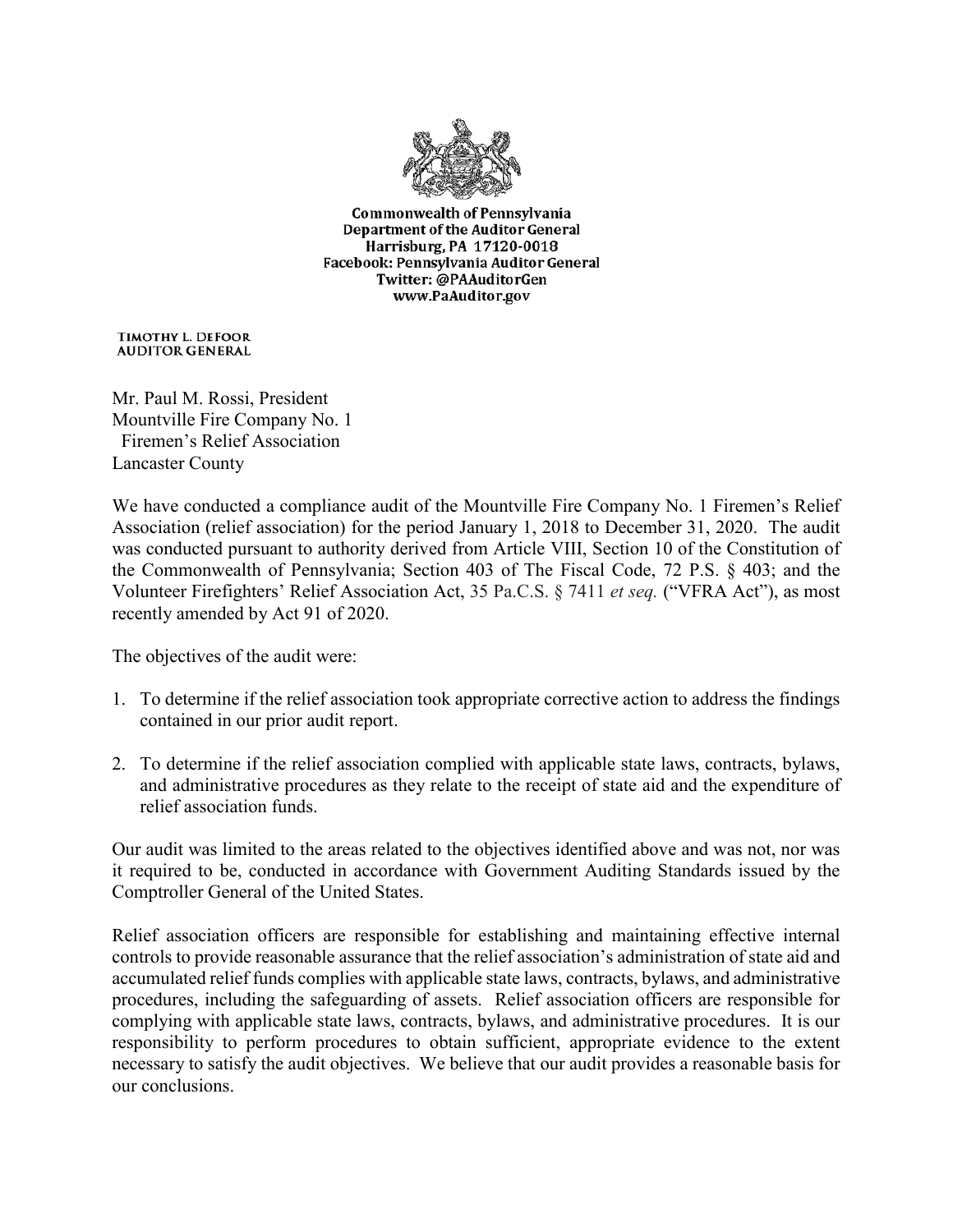Based on our audit procedures, we conclude that, for the period January 1, 2018 to December 31, 2020:

- The relief association took appropriate corrective action to address three of the five findings contained in our prior audit report. However, the relief association failed to take appropriate corrective action to address two remaining findings contained in our prior audit report, as listed below and discussed in the Status of Prior Findings section of this report.
- The relief association, in all significant respects, complied with applicable state laws, contracts, bylaws, and administrative procedures as they relate to the receipt of state aid and the expenditure of relief association funds, except as noted in the findings listed below and discussed later in this report.

|  |                           |  |  |  | Finding No. 1 - Noncompliance With Prior Audit Recommendation - |  |
|--|---------------------------|--|--|--|-----------------------------------------------------------------|--|
|  | Undocumented Expenditures |  |  |  |                                                                 |  |

Finding No. 2 – Noncompliance With Prior Audit Recommendation – Failure To Maintain A Complete And Accurate Equipment Roster

The contents of this report were discussed with the management of the relief association and, where appropriate, their responses have been included in the report. We would like to thank the relief association officials for the cooperation extended to us during the conduct of the audit.

Timothy L. DeFoor

Timothy L. DeFoor Auditor General December 27, 2021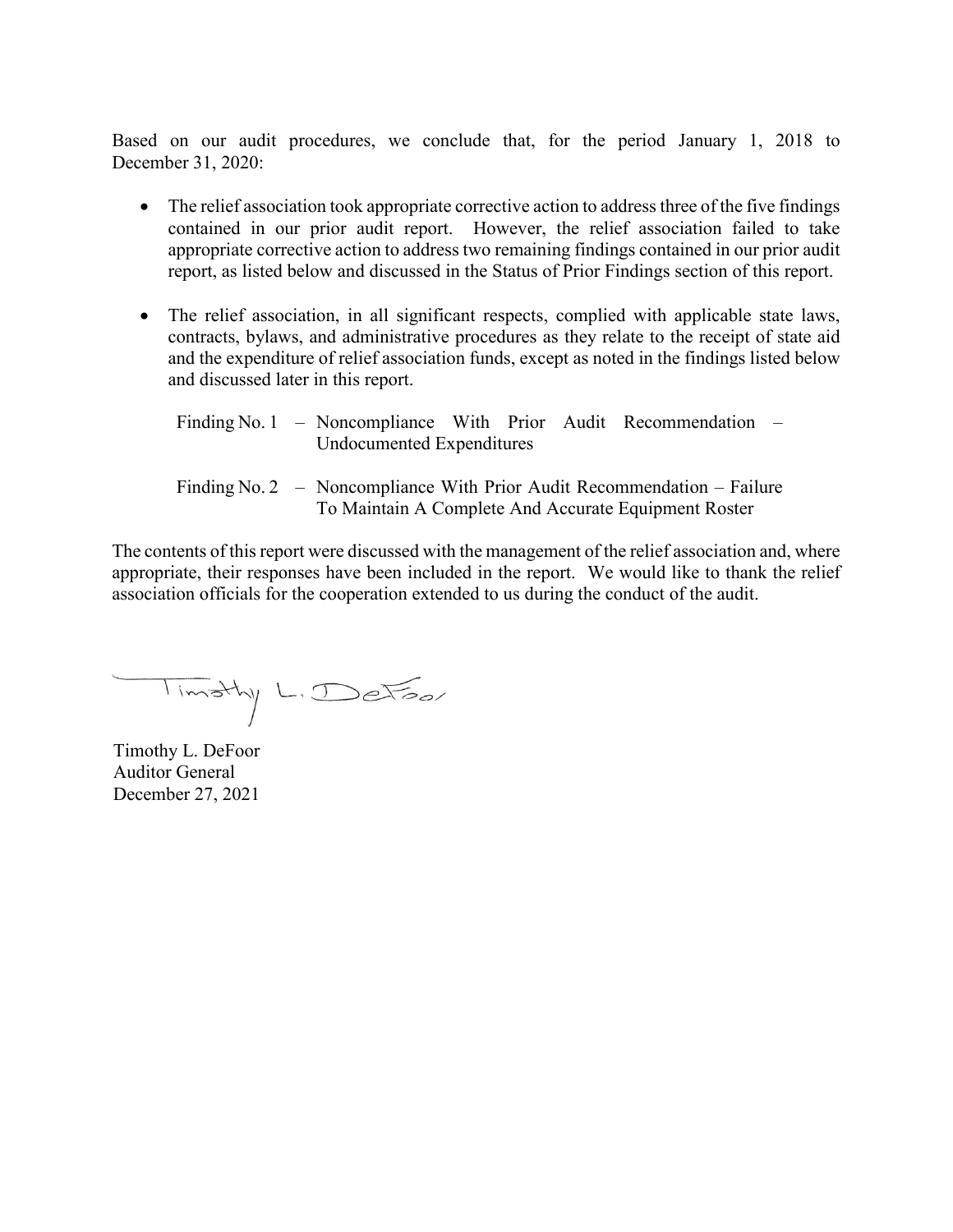# **CONTENTS**

| Page                                                                         |  |
|------------------------------------------------------------------------------|--|
|                                                                              |  |
|                                                                              |  |
| Findings and Recommendations:                                                |  |
| Finding No. 1 – Noncompliance With Prior Audit Recommendation – Undocumented |  |
| Finding No. 2 – Noncompliance With Prior Audit Recommendation – Failure To   |  |
|                                                                              |  |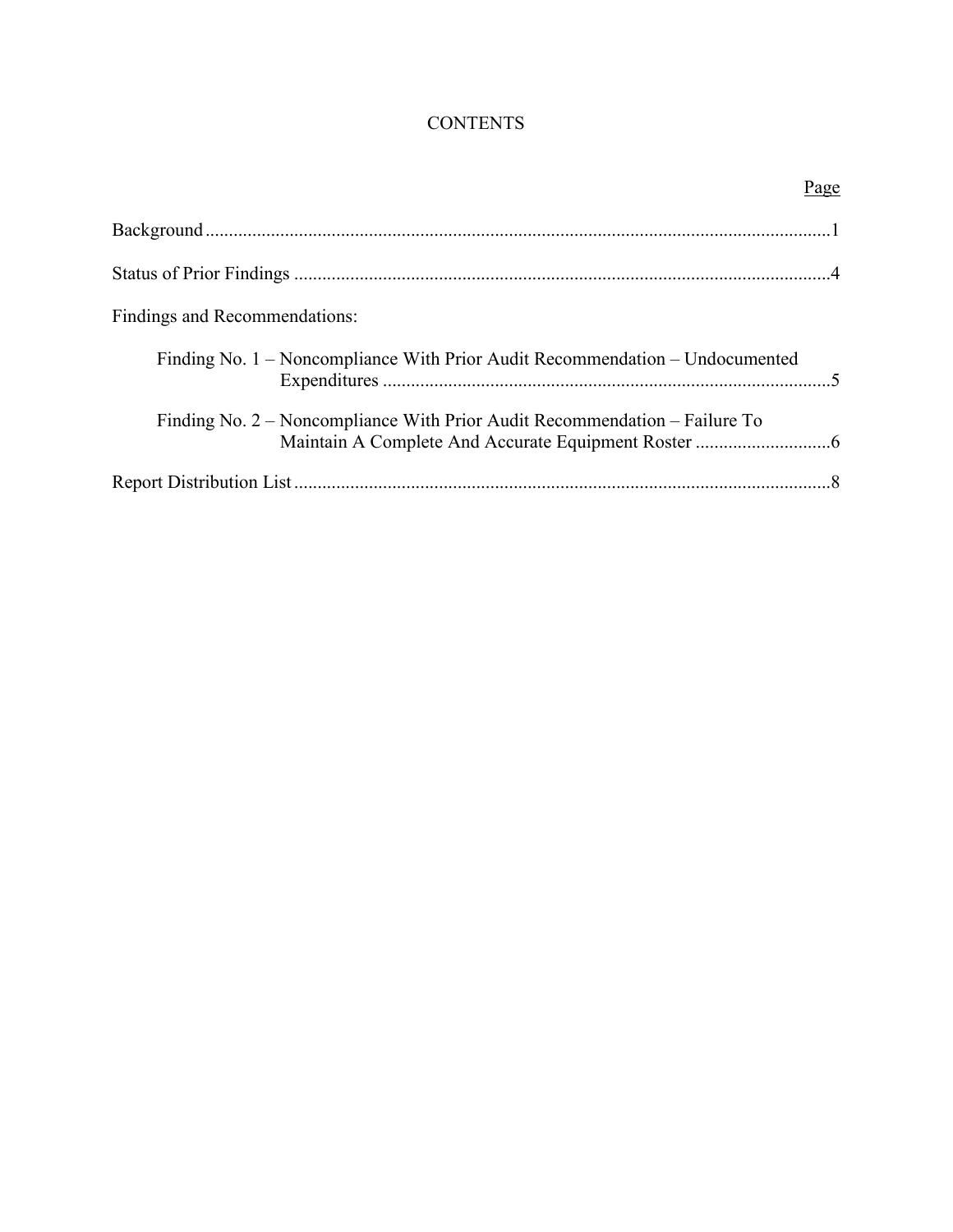#### **BACKGROUND**

Pursuant to Article VIII, Section 10 of the Constitution of the Commonwealth of Pennsylvania, Section 403 of The Fiscal Code<sup>[1](#page-4-0)</sup>, and the Volunteer Firefighters' Relief Association Act<sup>[2](#page-4-1)</sup> ("VFRA Act"), the Department of the Auditor General's duty is to audit the accounts and records of every volunteer firefighters' relief association to determine that funds received under the Foreign Fire Insurance Tax Distribution  $Law<sup>3</sup>$  $Law<sup>3</sup>$  $Law<sup>3</sup>$  (commonly referred to as Act 205) are properly expended.

The relief association is a charitable organization that was formed primarily to afford financial protection to volunteer firefighters and to encourage individuals to participate in volunteer fire service.

The VFRA Act governs the overall operation of volunteer firefighters' relief associations. Relief association bylaws define the specific operational procedures by which relief associations conduct business. To fulfill its primary purpose, the VFRA Act authorizes specific types of expenditures and prescribes appropriate volunteer firefighters' relief association investment options. Within the parameters established by the VFRA Act, it is the responsibility of relief associations to choose investments in a proper and prudent manner.

Volunteer firefighters' relief associations receive public tax monies, and the association officers therefore have a responsibility to the public to conduct the association's financial affairs in a businesslike manner and to maintain sufficient financial records to support the propriety of all association transactions. Volunteer firefighters' relief association officers are also responsible for ensuring that the association operates in accordance with applicable state laws, contracts, bylaws and administrative procedures.

Act 205 sets forth the computation of the Foreign Fire Insurance Tax Distribution paid to each applicable municipality throughout the Commonwealth of Pennsylvania. The amount of the distribution is based upon the population of each municipality and the market value of real estate within the municipality. Upon receipt of this distribution, the municipality must allocate the funds to the volunteer firefighters' relief association of the fire service organization or fire service organizations that is or are recognized as providing the service to the municipality.

<span id="page-4-0"></span> $172$  P.S. § 403 (as last amended by Act 44 of 2017).

<span id="page-4-1"></span><sup>2</sup> 35 Pa.C.S. § 7411 *et seq*. See specifically, 35 Pa.C.S. § 7418 (amended by Act 91 of 2020).

<span id="page-4-2"></span><sup>3</sup> 53 P.S. § 895.701 *et seq.* (Act 205 of 1984, as amended by Act 119 of 1990).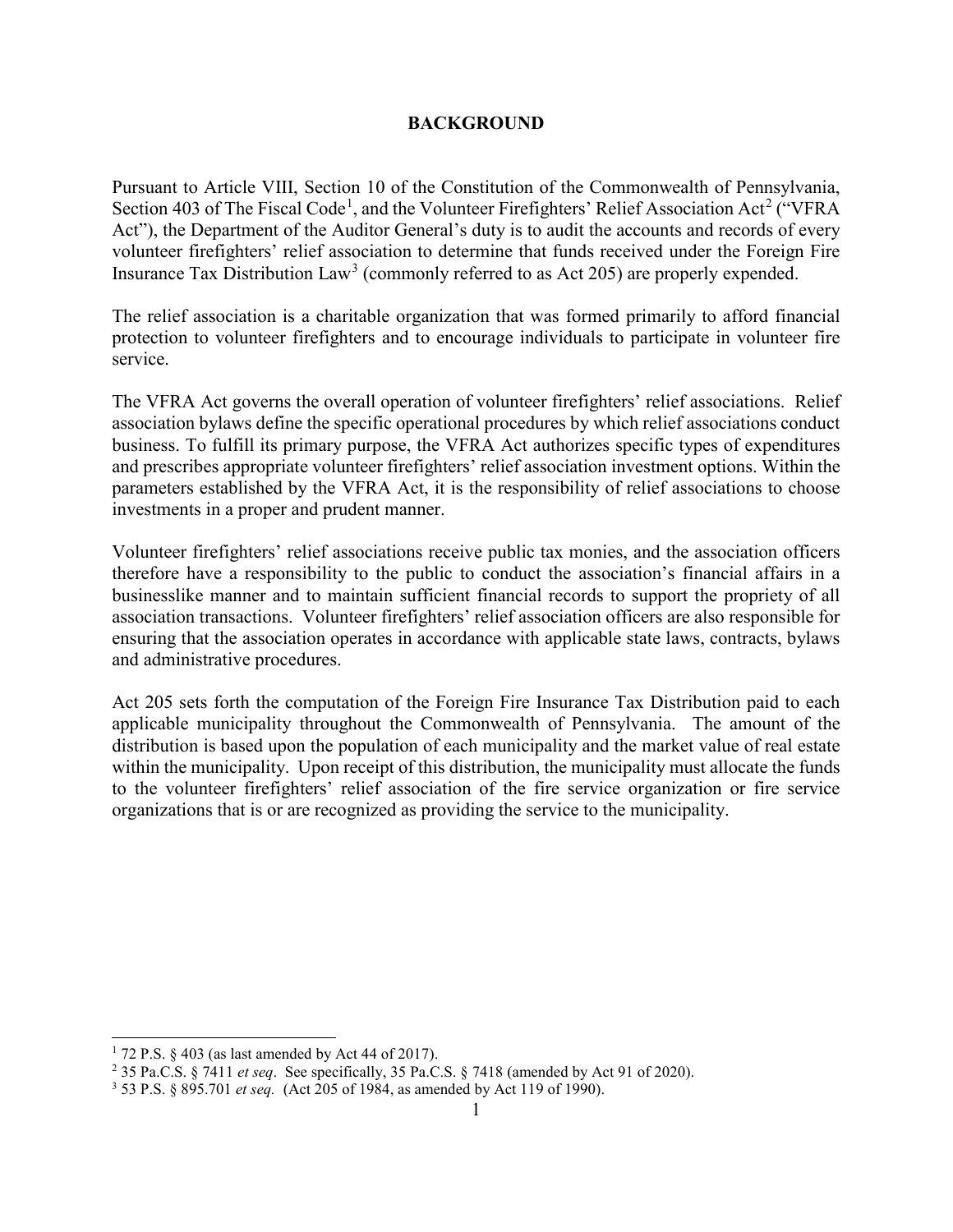#### **BACKGROUND – (Continued)**

The relief association was allocated state aid from the following municipalities:

| Municipality            | County    | 2018     | 2019     | 2020     |
|-------------------------|-----------|----------|----------|----------|
|                         |           |          |          |          |
| Mountville Borough      | Lancaster | \$13,744 | \$14,852 | \$15,000 |
| West Hempfield Township | Lancaster | \$10,971 | \$12,045 | \$12,147 |

Based on the relief association's records, its total cash as of December 31, 2020 was \$56,633, as illustrated below:

| Cash | 56,633 |
|------|--------|
|      |        |

Based on the relief association's records, its total expenditures for the period January 1, 2018 to December 31, 2020 were \$92,402, as noted below. The accuracy of these expenditures was evaluated as part of the Department's audit to conclude on the relief association's compliance with applicable state laws, contracts, bylaws, and administrative procedures as they relate to the receipt of state aid and the expenditure of relief association funds.[4](#page-5-0) **The scope of the Department's audit does not include the issuance of an opinion on the accuracy of these amounts.**

Expenditures:

| <b>Benefit Services:</b>        |    |        |
|---------------------------------|----|--------|
| Insurance premiums              | \$ | 19,455 |
| Tokens of sympathy and goodwill |    | 72     |
| <b>Total Benefit Services</b>   | S  | 19,527 |
| Fire Services:                  |    |        |
| Equipment purchased             | \$ | 37,811 |
| Equipment maintenance           |    | 23,285 |
| Training expenses               |    | 11,579 |
| <b>Total Fire Services</b>      |    | 72,675 |
| Administrative Services:        |    |        |
| Bond premiums                   |    | 200    |
| <b>Total Expenditures</b>       |    | 92,402 |

<span id="page-5-0"></span> <sup>4</sup> Accuracy was evaluated for a selection of transactions based on dollar amount, category, and/or random selection.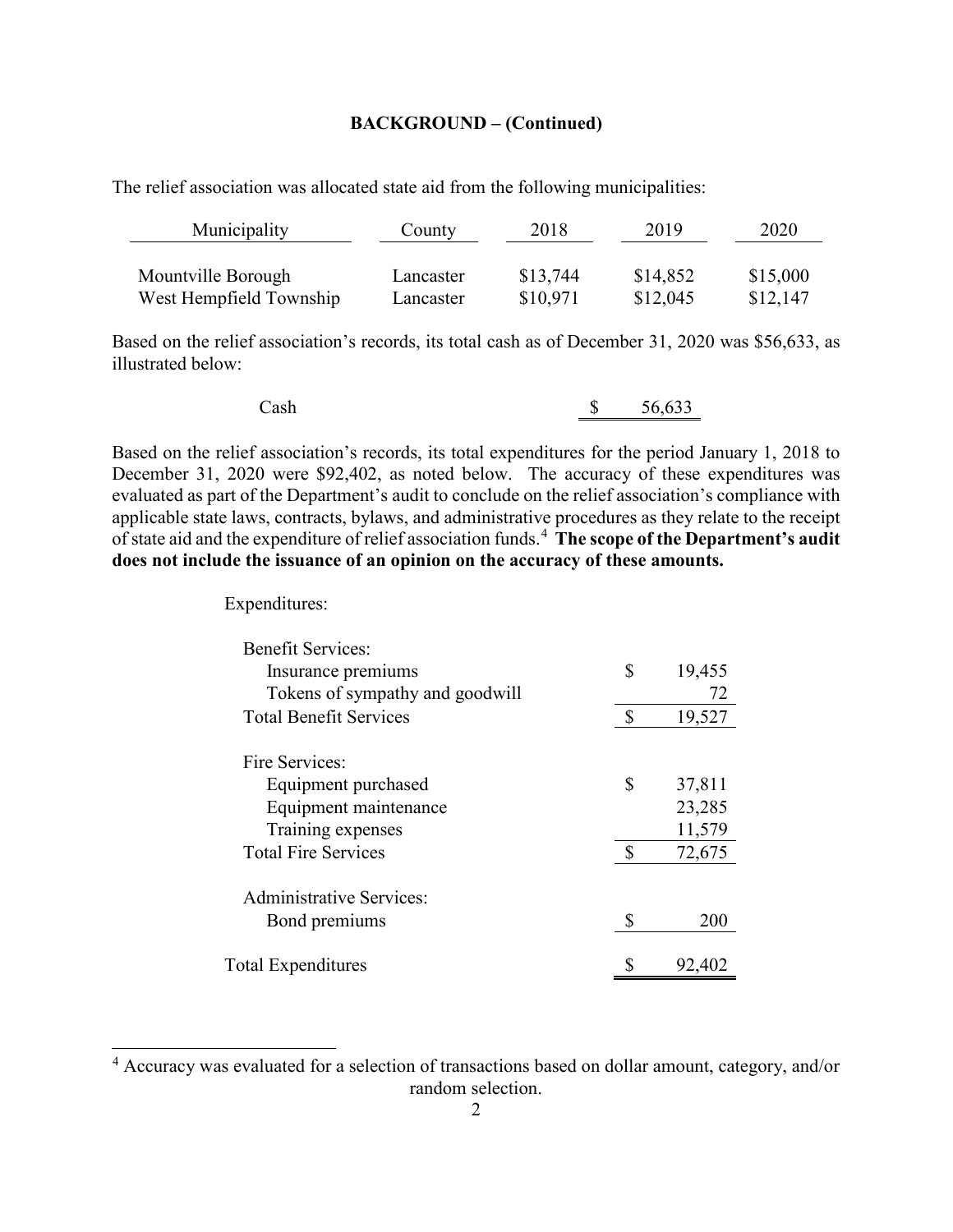# **BACKGROUND – (Continued)**

The volunteer firefighters' relief association and the affiliated fire service organization are separate, legal entities. The relief association is affiliated with the following fire service organization:

Mountville Volunteer Fire Company No. 1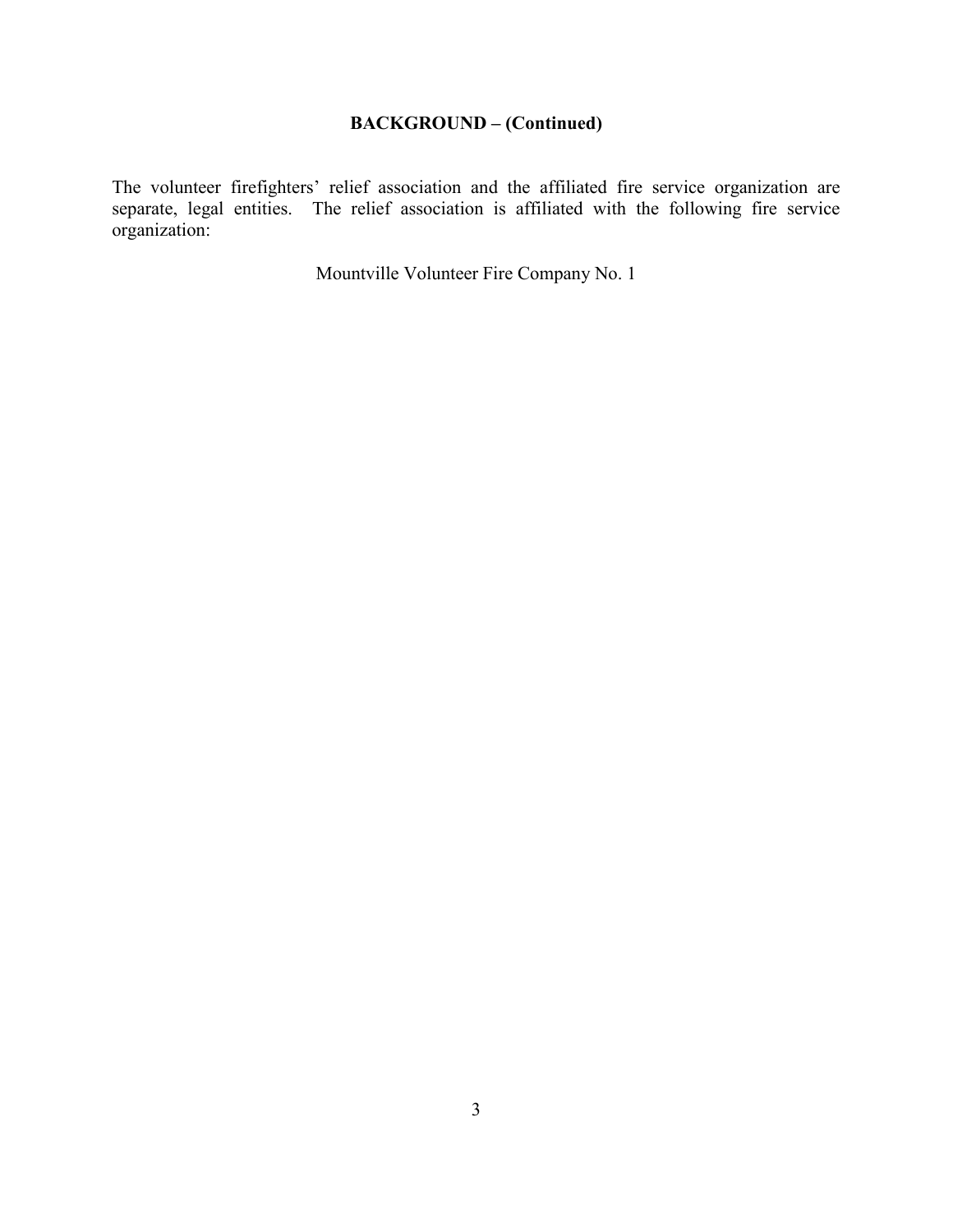# MOUNTVILLE FIRE COMPANY NO. 1 FIREMEN'S RELIEF ASSOCIATION STATUS OF PRIOR FINDINGS

#### COMPLIANCE WITH PRIOR AUDIT FINDINGS AND RECOMMENDATIONS

The relief association has complied with three of the five prior audit findings and recommendations, as follows:

• Duplicate Payment

By receiving reimbursement of \$494 in the form of credits to subsequent invoices from the vendor for the duplicate payment.

• Unsecured Loan

By securing the fire company loan with a lien on a fire company owned truck.

• Failure To Secure Ownership Interest In Jointly Purchased Vehicle

By executing a written formal agreement with the affiliated fire company that adequately secures its proportional ownership interest in the jointly purchased vehicle.

#### NONCOMPLIANCE WITH PRIOR AUDIT FINDINGS AND RECOMMENDATIONS

The relief association has not complied with two of the five prior audit findings. The findings are noted below and discussed in detail in the Findings and Recommendations section of this report:

Undocumented Expenditures

Although the relief association provided adequate supporting documentation for a portion of the prior audit undocumented expenditures in the amount of \$1,032, the relief association was unable to provide adequate supporting documentation or reimbursement for the remaining prior audit undocumented expenditures during the current audit period as further disclosed in Finding No. 1 of this report.

• Failure To Maintain A Complete And Accurate Equipment Roster

We are concerned by the relief association's failure to correct these previously reported audit findings. The relief association management should strive to implement the recommendations and corrective actions noted in this audit report.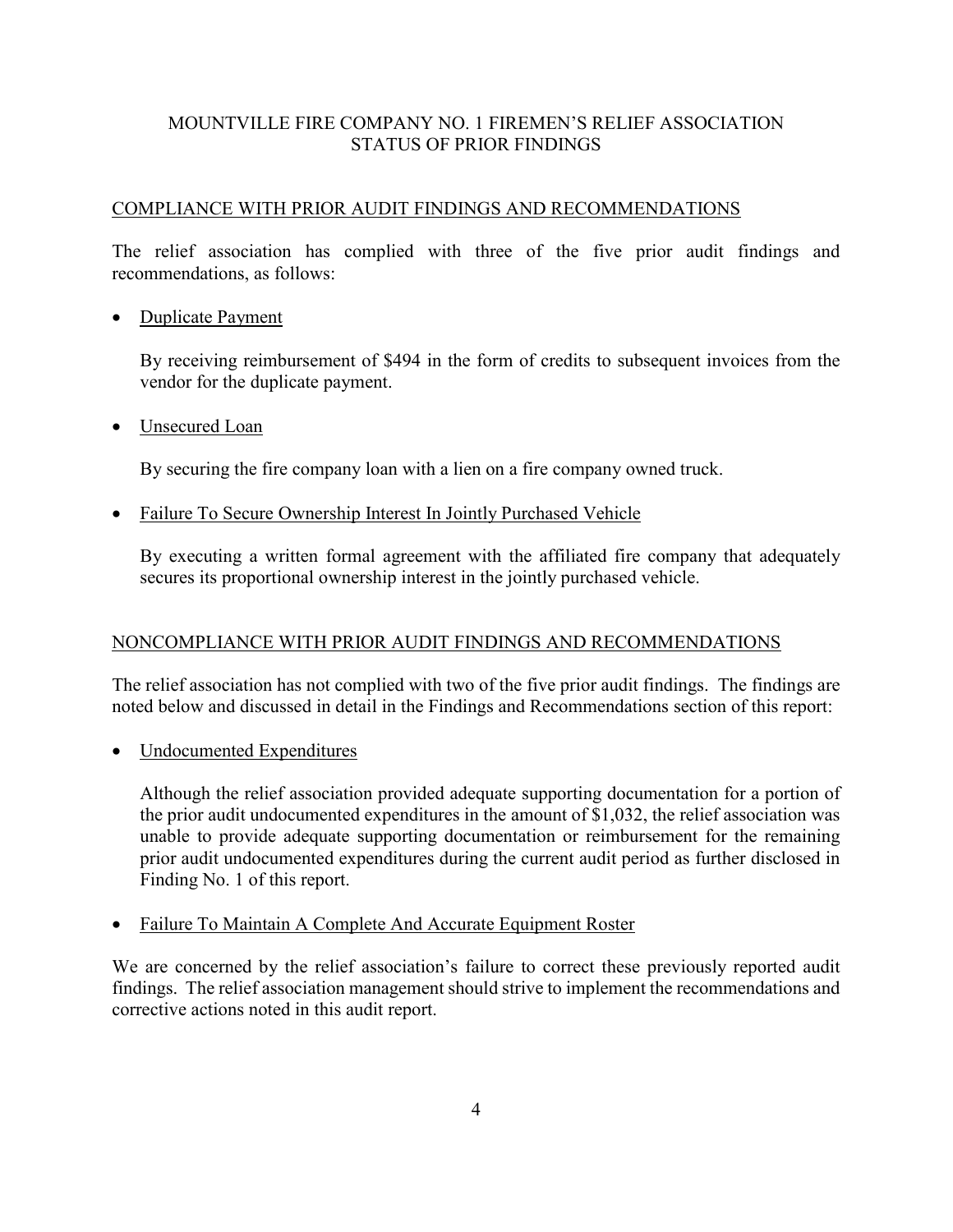#### MOUNTVILLE FIRE COMPANY NO. 1 FIREMEN'S RELIEF ASSOCIATION FINDINGS AND RECOMMENDATIONS

### **Finding No. 1 – Noncompliance With Prior Audit Recommendation – Undocumented Expenditures**

Condition: Although the relief association provided adequate supporting documentation for a portion of the prior audit undocumented expenditures in the amount of \$1,032, the relief association failed to provide adequate supporting documentation or reimbursement for the remaining \$83 of prior audit undocumented expenditures made to the affiliated fire company on June 13, 2016, and the relief association officials did not take corrective action to address the remaining undocumented expenditures prior to the current audit period ending December 31, 2020.

Criteria: Section 7418(a) of the VFRA Act states:

The Office of Auditor General shall have the power and its duty shall be to audit the accounts and records of every volunteer firefighters' relief association receiving money under Chapter 7 of the Act of December 18, 1984 (P.L. 1005, No. 205), known as the Municipal Pension Plan Funding Standard and Recovery Act, as far as may be necessary to satisfy the Auditor General that the money received was or is being expended for no purpose other than that authorized by this subchapter. Copies of all audits shall be furnished to the Governor.

Prudent business practice dictates that supporting documentation be maintained to evidence the propriety of all financial transactions.

Cause: The relief association officials stated that they thought the un-itemized receipts that they maintained were sufficient.

Effect: Lack of supporting documentation, such as invoices, itemized receipts and detailed minutes of meetings, made it impossible to determine if the expenditures were made in accordance with Section 7416(f) of the VFRA Act. In addition, the failure to maintain adequate supporting documentation for relief association expenditures can lead to an increased risk of errors occurring and funds being misappropriated.

Recommendation: We recommend that the relief association officials provide this department with adequate supporting documentation, such as invoices and/or itemized receipts, to ensure the propriety of the expenditures or that the relief association be reimbursed \$83 for the undocumented expenditures. We also recommend that the relief association officials maintain supporting documentation for all future expenditures. For further guidance, please refer to the Auditor General's publication, MANAGEMENT GUIDELINES FOR VOLUNTEER FIREFIGHTERS' RELIEF ASSOCIATIONS.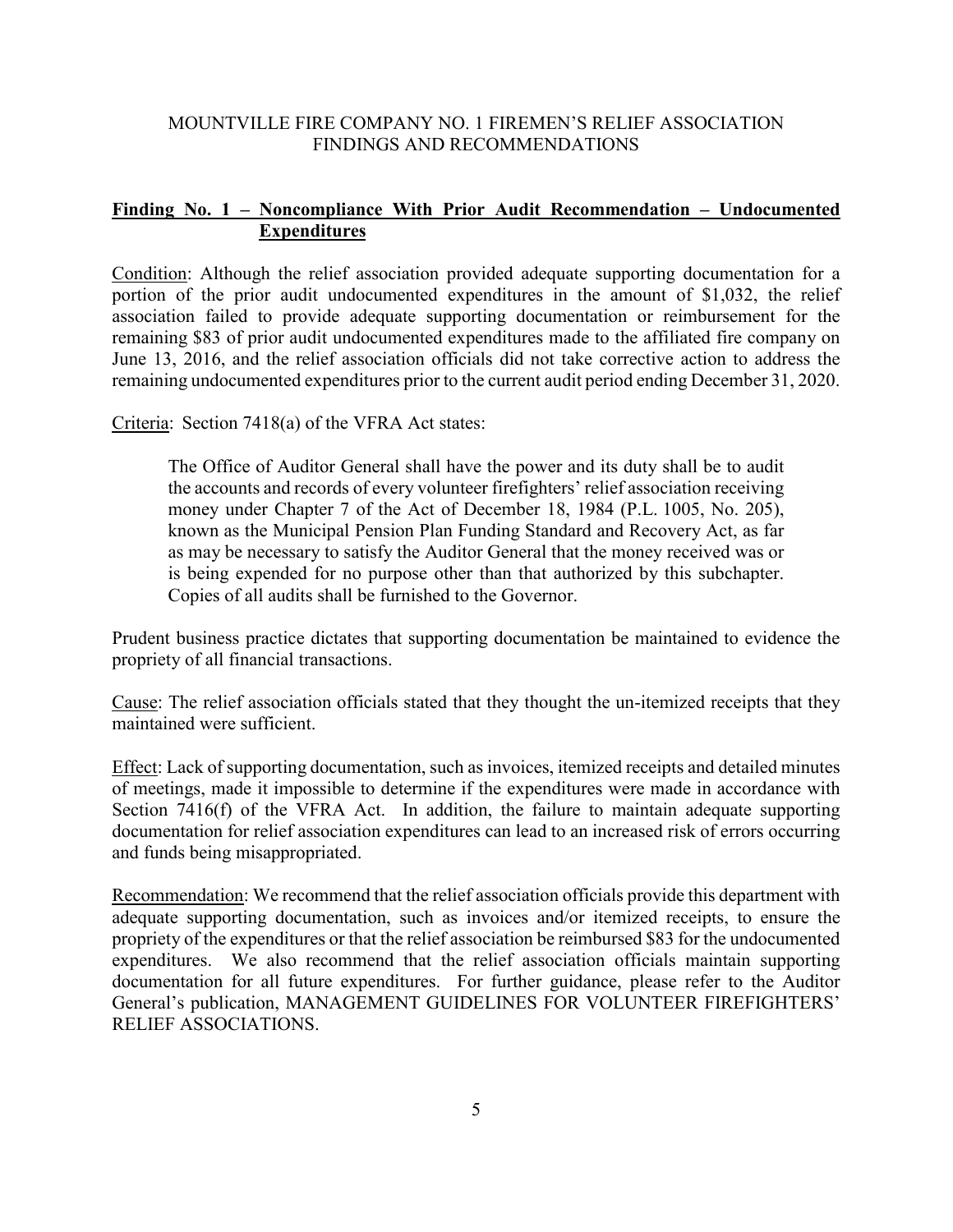#### MOUNTVILLE FIRE COMPANY NO. 1 FIREMEN'S RELIEF ASSOCIATION FINDINGS AND RECOMMENDATIONS

#### **Finding No. 1 – (Continued)**

Management's Response: Relief association management agreed with the finding as presented at the audit exit conference and indicated they will take action to comply with the recommendation.

Auditor's Conclusion: We are concerned by the relief association's failure to correct this previously reported audit finding and strongly encourage timely implementation of the recommendation noted in this audit report.

## **Finding No. 2 – Noncompliance With Prior Audit Recommendation – Failure To Maintain A Complete And Accurate Equipment Roster**

Condition: The relief association failed to maintain a complete and accurate roster of equipment owned by the relief association. Although a listing of relief association owned equipment was provided during the current audit period, it was incomplete because it did not contain the names of suppliers (vendors), dates of purchase, and cost of equipment to accurately identify equipment owned by the relief association. As such, it was impossible to determine if all equipment purchased during the audit period in the amount of \$37,811 was recorded. In addition, there was no indication that a physical inventory of equipment was conducted on an annual basis to account for the equipment owned by the relief association.

A similar condition was noted in our prior audit report.

Criteria: Prudent business practice dictates that the relief association should establish adequate internal control procedures to ensure the maintenance of a cumulative equipment roster of all items purchased by the relief association in order to provide an effective accounting control over the relief association's equipment. A cumulative equipment roster of all relief association equipment should include all of the following:

- Types of equipment purchased
- Dates of purchase
- Unit costs
- Names of suppliers
- Serial numbers, if applicable
- Current locations of items
- Final dispositions of sold or damaged equipment
- Evidence of the performance and results of an annual physical inventory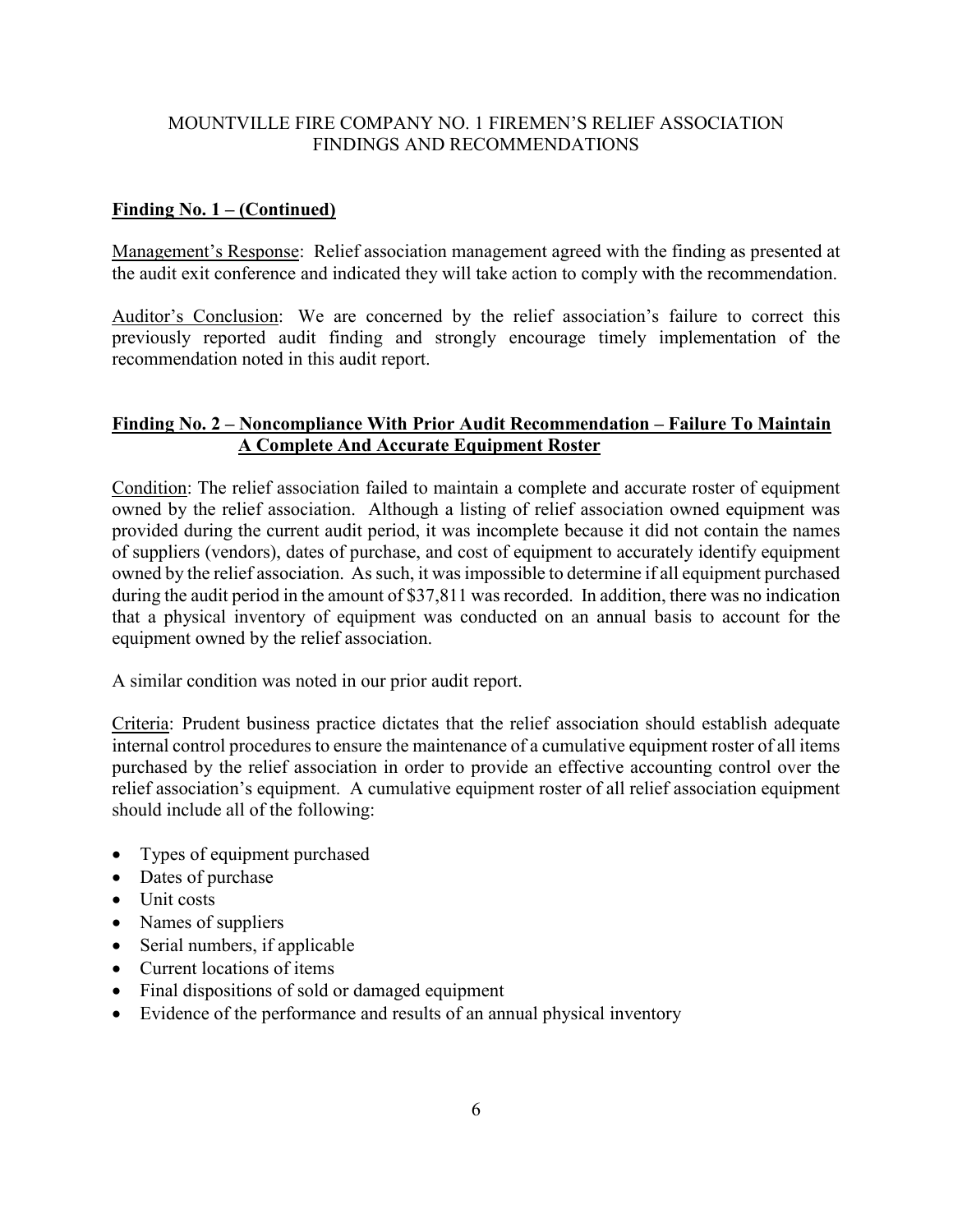### MOUNTVILLE FIRE COMPANY NO. 1 FIREMEN'S RELIEF ASSOCIATION FINDINGS AND RECOMMENDATIONS

#### **Finding No. 2 – (Continued)**

Cause: The relief association officials stated that the parties responsible for the equipment roster were unaware of all the requirements for the equipment roster.

Effect: The continued failure to properly record equipment purchases in a detailed equipment roster prevents officials from effectively monitoring the relief association's equipment purchases. In addition, the failure to maintain a detailed equipment roster and perform an annual physical inventory of equipment prevents adequate accountability for, and safeguarding of, relief association equipment.

Recommendation: We again recommend that the relief association officials maintain a cumulative equipment roster of all equipment owned by the relief association. Furthermore, the relief association should ensure it performs an annual physical inventory of all operable equipment and that the completion of the inventory be sufficiently documented. For further guidance, please refer to the Auditor General's publication, MANAGEMENT GUIDELINES FOR VOLUNTEER FIREFIGHTERS' RELIEF ASSOCIATIONS.

Management's Response: Relief association management agreed with the finding as presented at the audit exit conference and indicated they will take action to comply with the recommendation.

Auditor's Conclusion: We are concerned by the relief association's failure to correct this previously reported audit finding and strongly encourage timely implementation of the recommendation noted in this audit report.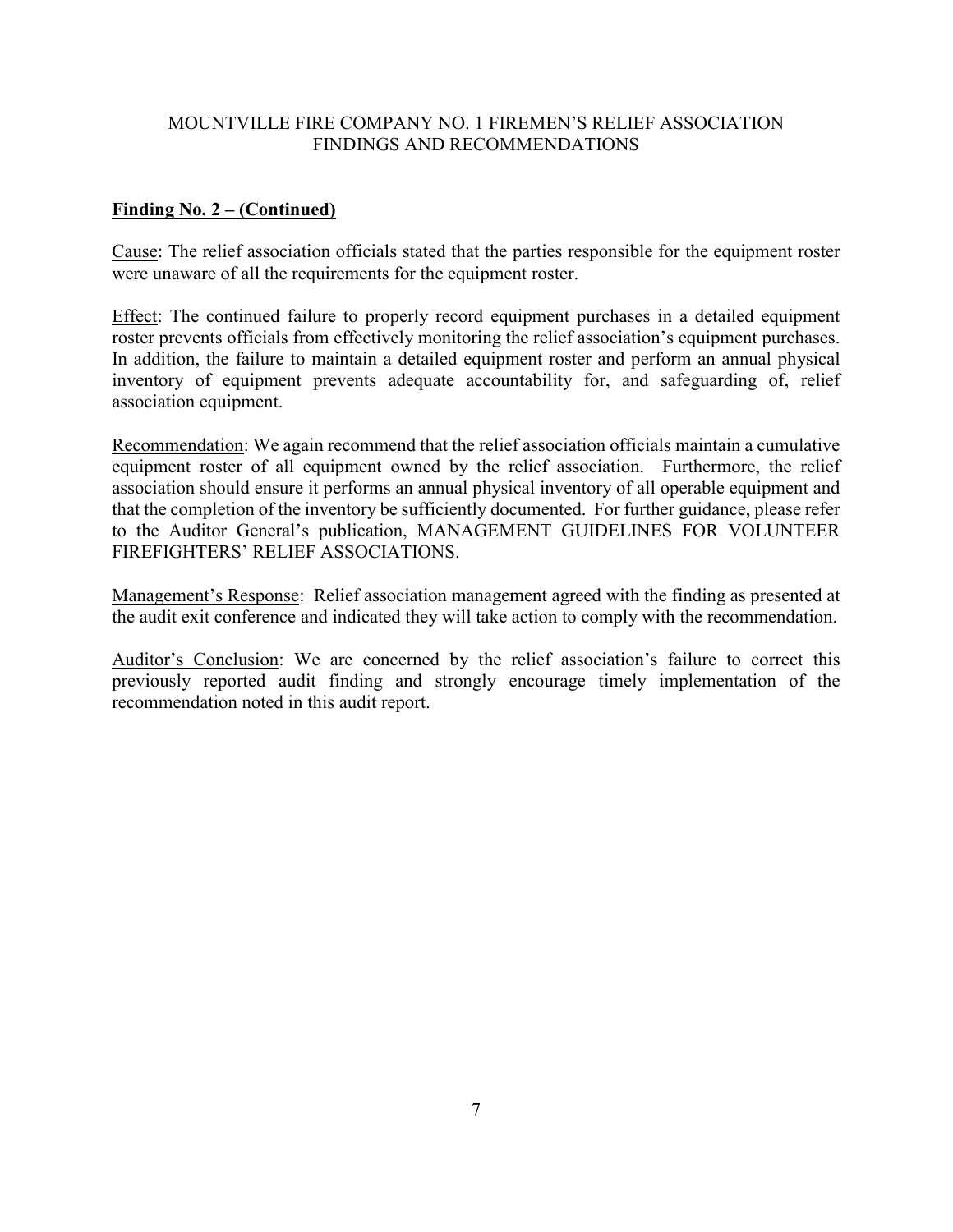#### MOUNTVILLE FIRE COMPANY NO. 1 FIREMEN'S RELIEF ASSOCIATION REPORT DISTRIBUTION LIST

This report was initially distributed to the following:

#### **The Honorable Tom W. Wolf** Governor Commonwealth of Pennsylvania

Mountville Fire Company No. 1 Firemen's Relief Association Governing Body:

#### **Mr. Paul M. Rossi** President

#### **Ms. Amanda Dicely** Vice President

#### **Mr. Michael P. Rossi** Secretary

#### **Mr. Joseph S. Iacono** Treasurer/Trustee

#### **Mr. Dean R. Gantz, Jr.** Trustee

#### **Mr. Andrew M. Kalbach** Trustee

The following municipalities allocated foreign fire insurance tax monies to this relief association and received a copy of this report:

#### **Mr. Derrick Millhouse** Secretary Mountville Borough

#### **Mr. Andrew Stern** Secretary West Hempfield Township